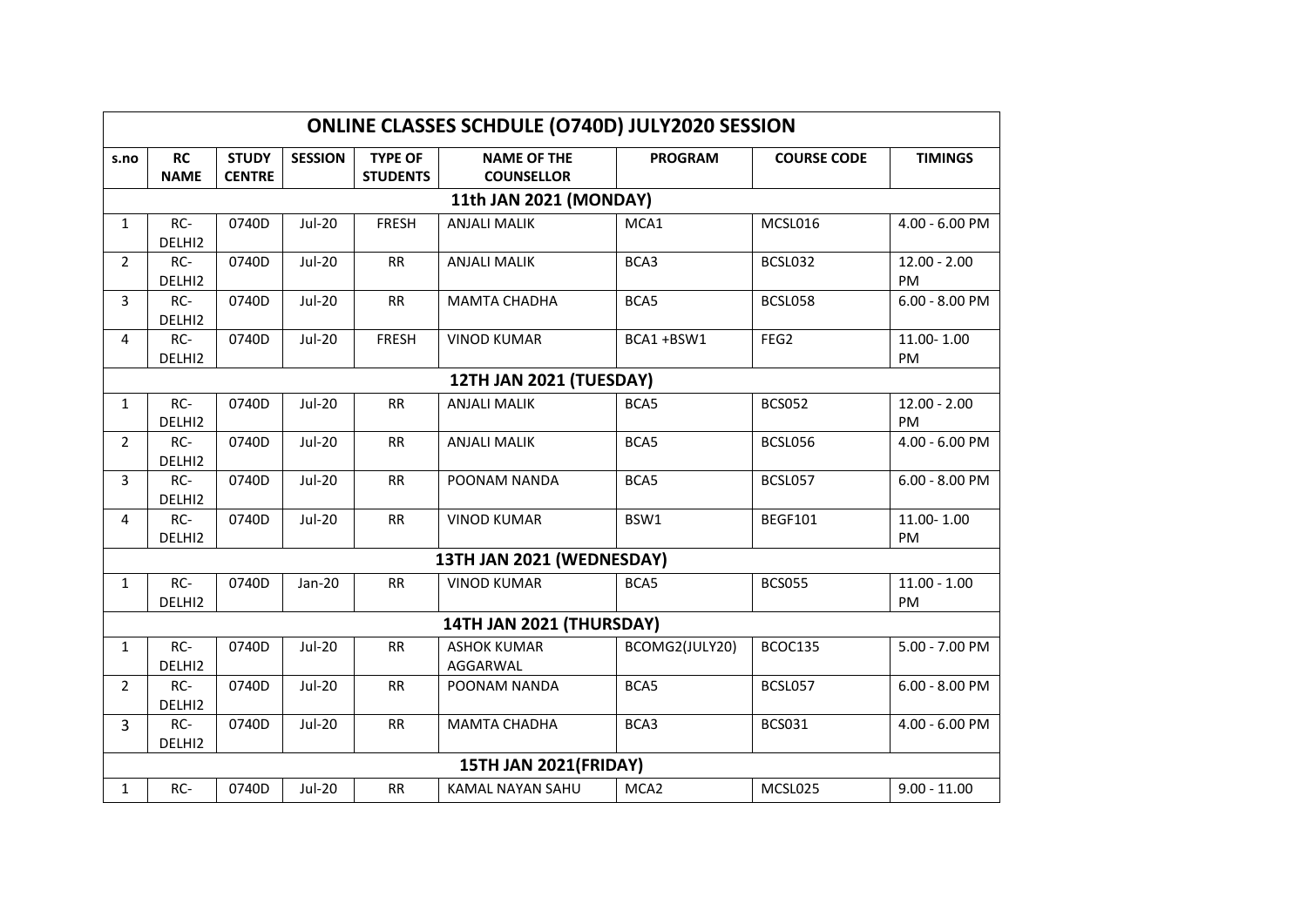|                        | DELHI2                  |       |               |              |                                |                       |                 | AM                    |  |  |  |
|------------------------|-------------------------|-------|---------------|--------------|--------------------------------|-----------------------|-----------------|-----------------------|--|--|--|
| $\overline{2}$         | RC-<br>DELHI2           | 0740D | Jan-20        | <b>RR</b>    | <b>ASHA LATA</b>               | BAG1(JAN20)           | BEVAE181        | 3.00 - 5.00 PM        |  |  |  |
| 3                      | RC-<br>DELHI2           | 0740D | <b>Jul-20</b> | RR           | DR. AVTAR SINGH                | MSW2nd year           | MSW8            | $11.00 - 1.00$<br>PM  |  |  |  |
| 4                      | RC-<br>DELHI2           | 0740D | <b>Jul-20</b> | <b>RR</b>    | <b>ASHOK KUMAR</b><br>AGGARWAL | BCA1                  | ECO1            | 5.00 - 7.00 PM        |  |  |  |
|                        | 16TH JAN 2021(SATURDAY) |       |               |              |                                |                       |                 |                       |  |  |  |
| $\mathbf{1}$           | RC-<br>DELHI2           | 0740D | <b>Jul-20</b> | <b>RR</b>    | DR. LAXMI DEVI                 | BA2(JAN20<br>+JULY20) | BHDE106         | 3.00 - 5.00 PM        |  |  |  |
| $\overline{2}$         | RC-<br>DELHI2           | 0740D | <b>Jul-20</b> | <b>RR</b>    | <b>MONIKA CHATURVEDI</b>       | BA3(JAN20+<br>JULY20) | ACC1            | 2.00 - 4.00 PM        |  |  |  |
| 3                      | RC-<br>DELHI2           | 0740D | $Jul-20$      | RR           | KAMAL NAYAN SAHU               | BCA1                  | BCSL013         | $9.00 - 11.00$<br>AM  |  |  |  |
| 4                      | RC-<br>DELHI2           | 0740D | <b>Jul-20</b> | <b>FRESH</b> | <b>MAMTA CHADHA</b>            | BCA1                  | <b>BCS011</b>   | $6.00 - 8.00$ PM      |  |  |  |
| 5                      | RC-<br>DELHI2           | 0740D | <b>Jul-20</b> | RR           | <b>RAKESH KUMAR</b>            | BCA5                  | <b>BCS054</b>   | $12.00 - 2.00$<br>PM  |  |  |  |
| 6                      | RC-<br>DELHI2           | 0740D | <b>Jul-20</b> | <b>FRESH</b> | <b>MONIKA KHURANA</b>          | MCA1                  | MCS011          | $10.00 - 12.00$<br>PM |  |  |  |
| $\overline{7}$         | RC-<br>DELHI2           | 0740D | <b>Jul-20</b> | <b>FRESH</b> | <b>KAMAL NAYAN SAHU</b>        | MCA1                  | MCSL017         | 1.00 - 3.00 PM        |  |  |  |
| 8                      | RC-<br>DELHI2           | 0740D | $Jul-20$      | RR           | <b>MONIKA KHURANA</b>          | MCA <sub>2</sub>      | <b>MCS022</b>   | $12.00 - 2.00$<br>PM  |  |  |  |
| 9                      | RC-<br>DELHI2           | 0740D | <b>Jul-20</b> | RR           | POONAM NANDA                   | MCA2+BCA3             | MCSL025+BCSL034 | $6.00 - 8.00$ PM      |  |  |  |
| 17TH JAN 2021 (SUNDAY) |                         |       |               |              |                                |                       |                 |                       |  |  |  |
| $\mathbf{1}$           | RC-<br>DELHI2           | 0740D | <b>Jul-20</b> | RR           | DR. LAXMI DEVI                 | BCOMG2(JULY20)        | BHDLA137        | 3.00 - 5.00 PM        |  |  |  |
| $\overline{2}$         | RC-<br>DELHI2           | 0740D | Jan-20        | RR           | DR. AVTAR SINGH                | <b>MSW2(JAN 20)</b>   | MSW7            | 11.00-1.00 PM         |  |  |  |
| $\overline{3}$         | RC-<br>DELHI2           | 0740D | <b>Jul-20</b> | <b>FRESH</b> | <b>MAMTA CHADHA</b>            | MCA1                  | <b>MCS012</b>   | $12.00 - 2.00$<br>PM  |  |  |  |
| 4                      | RC-<br>DELHI2           | 0740D | <b>Jul-20</b> | <b>FRESH</b> | <b>MONIKA KHURANA</b>          | MCA1+BCA3             | <b>MCS014</b>   | $10.00 - 12.00$<br>PM |  |  |  |